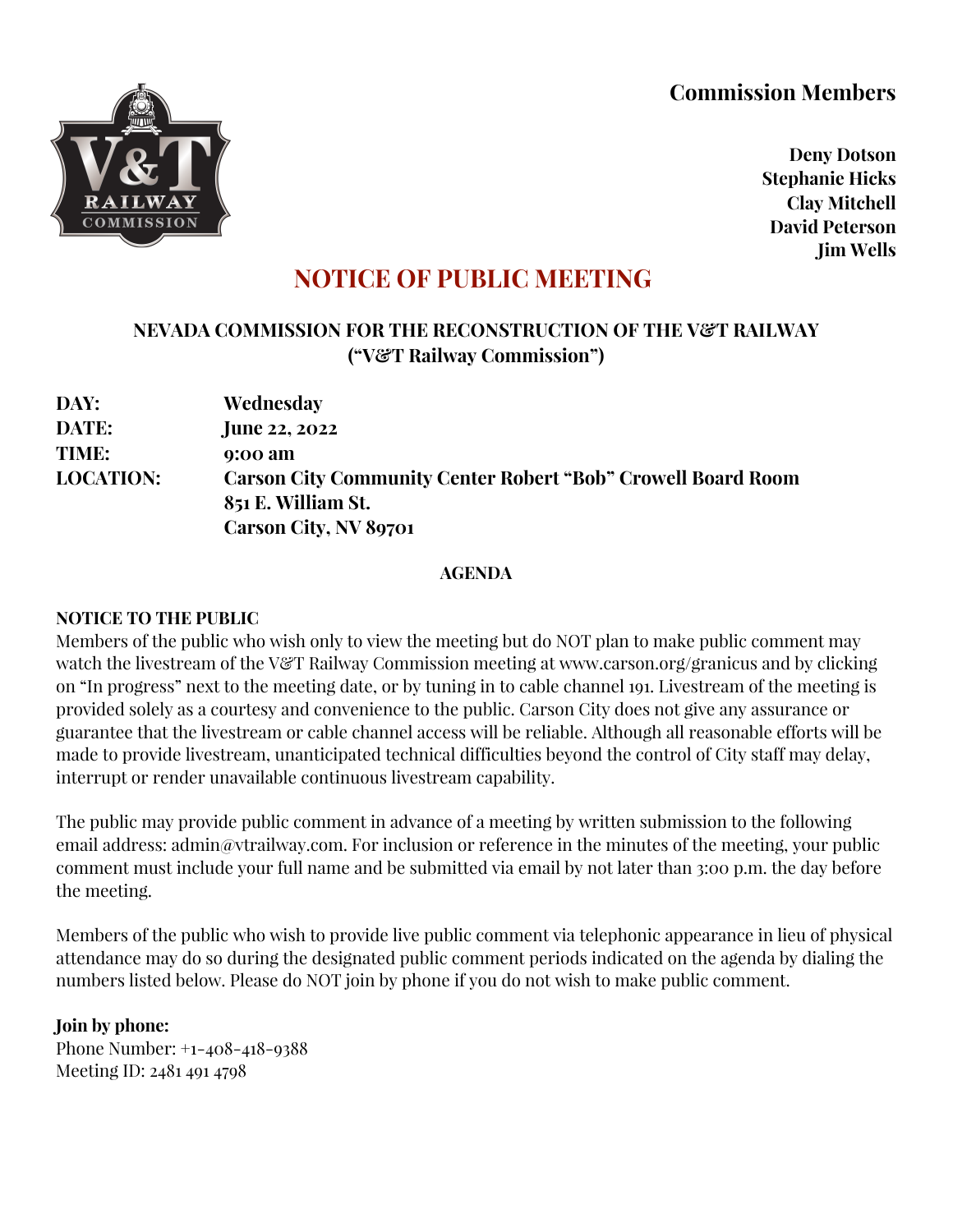#### **CALL TO ORDER**

#### **1. ROLL CALL AND DETERMINATION OF A QUORUM**

#### **2. PLEDGE OF ALLEGIANCE**

- **3. PUBLIC COMMENT:\*\*** The public is invited at this time to comment on and discuss any topic that is relevant to or within the authority of this public body.
- **4. FOR POSSIBLE ACTION:** Approval of Minutes of the May 11, 2022, meeting.
- **5. FOR POSSIBLE ACTION:** Approval of Minutes of the May 25, 2022, Budget Hearing.
- **6. FOR POSSIBLE ACTION:** Discussion and possible action regarding approval of the V&T statement of accounts payable checks paid May 1-31, 2022. – **Jim Wells** (admin@vtrailway.com) **Staff summary:** The V&T Commission will review the invoice listing for accounts payable checks totaling \$46,373.62, paid May 1-31, 2022.
- **7. FOR POSSIBLE ACTION:** Discussion and possible action regarding approval of the adjusted V&T FY21/22 budget report, period ending May 1-31, 2022. – **Jim Wells** (admin@vtrailway.com) **Staff summary**: The V&T Commission will review a comparative statement of adjusted revenue totaling \$1,081,957.92, expenses totaling \$985,132.01 and make a determination whether they approve of the report.
- **8. FOR POSSIBLE ACTION:** Consideration and possible approval of the transfers within the V&T Railway Commission Fiscal Year ("FY") 2021-2022 budget, pursuant to NRS 354.598005. Transfers are between various operating expense line-item accounts in the amount of \$165,000. These transfers will have a net adjustment in total expenses of \$0.00 in the FY22 budget. - **Jennifer McCain** (jmccain@storeycounty.org) **Staff summary:** This transfer/augment process allows us to amend the current fiscal year budget if needed. The process gives us the opportunity to adjust the budget utilizing contingency or unused budgeted funds. The need for such transfer usually comes about due to unforeseen circumstances which cause overage within a function or object of the budget. The attached documentation lines out the transfers made within the V&T Railway Commission budget for FY22.
- **9. FOR POSSIBLE ACTION:** Consideration and possible approval of augmenting the V&T Railway Commission Fiscal Year ("FY") 2021-2022 budget, pursuant to NRS 354.598005. The augmentation is using unanticipated revenues which will increase both revenues and expenses in the amount of \$170,000 without altering the net income. - **Jennifer McCain** (jmccain@storeycounty.org) **Staff summary:** This transfer/augment process allows us to amend the current fiscal year budget if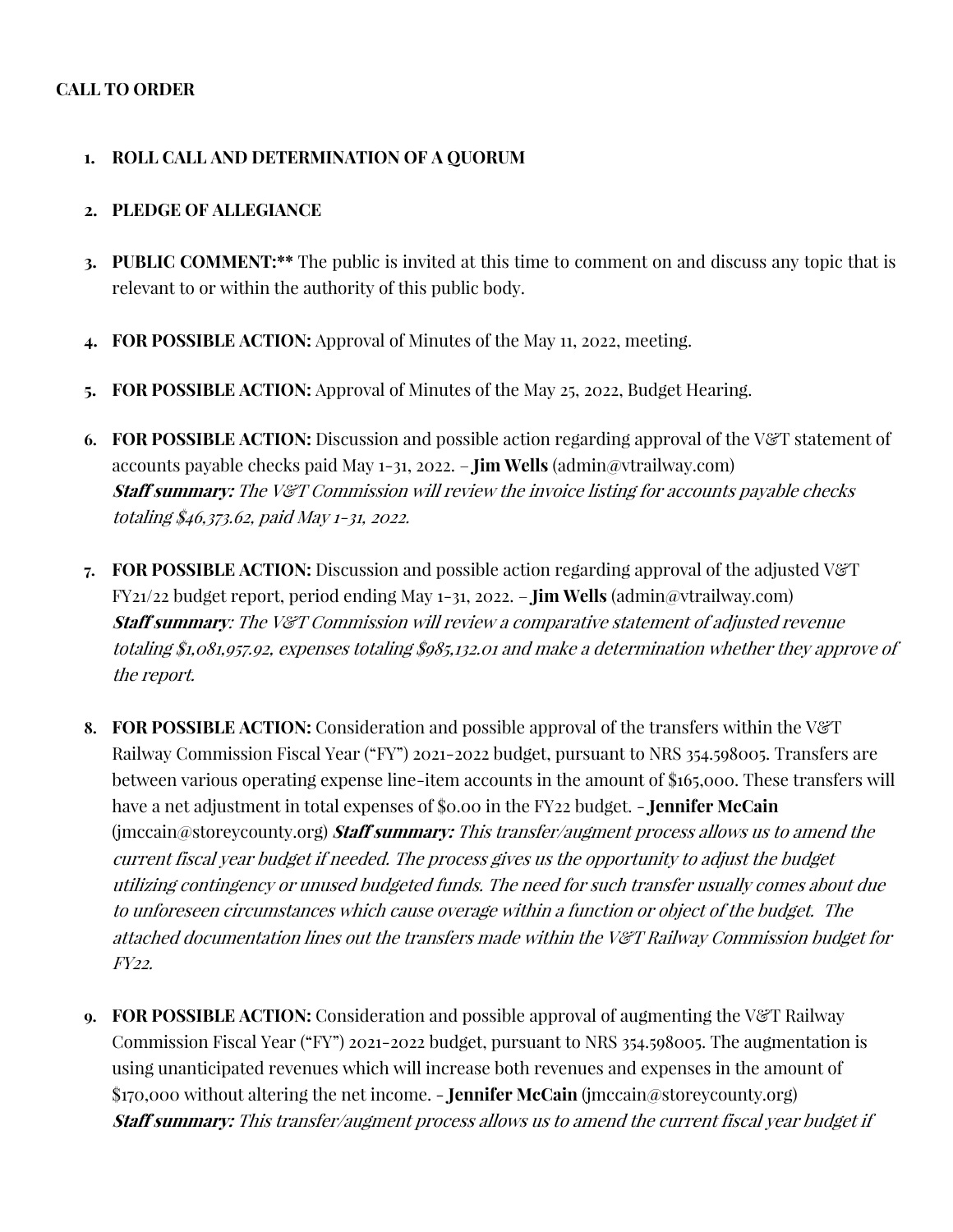needed. The process gives us the opportunity to adjust the budget utilizing unanticipated revenue. The need for such augmentations usually come about due to unforeseen circumstances which cause overage within an expense function or object of the budget. The attached documentation lines out the augmentations to be made within the V&T Railway Commission budget for FY22.

- **10. FOR POSSIBLE ACTION:** Discussion and possible action regarding the termination of Law Offices of Michael S. Rowe, effective 7/31/22. – **Stephanie Hicks** (shicks@carson.org) **Backup Attached:** MSR Letter to Peterson
- **11. FOR DISCUSSION ONLY:** Discussion regarding an agreement or contract with the Consolidated Municipality of Carson City to provide legal services, effective 8/1/22. – **Stephanie Hicks** (shicks@carson.org)
- **12. FOR DISCUSSION ONLY**: Discussion regarding the reconciliation of accounts payable due to Storey County. - **Jennifer McCain** (jmccain@storeycounty.org) **Backup Attached:** FY21 V&T Audited Financials.pdf
- **13. FOR DISCUSSION ONLY:** Discussion regarding the reconciliation of V&T Railway Treasurer's budget accounting in comparison to Tyler system. - **Jim Wells** (admin@vtrailway.com)

#### **14. FOR DISCUSSION ONLY:**

#### **MONTHLY NON-ACTION ITEMS:**

- a. Operations Report Allyson Bolton, Atypical Consulting and Events
- b. Train Operations Report Thomas Gray, VTRR
- c. Attorney's Report Michael Rowe
- d. Engineer's Report Ken Dorr
- e. Upcoming Meeting:
	- **1.** Commission Meeting on July 27, at 9:00 am.
- **15. COMMISSIONER COMMENTS OR ANNOUNCEMENTS, AND REQUESTS FOR INFORMATION:** No action will be taken and no discussion among the members or with staff will take place during this item of the agenda.
- **16. PUBLIC COMMENT:** The public is invited at this time to comment on any matter that is not specifically included on the agenda as an action item. No action may be taken on a matter raised under this item of the agenda.
- **17. FOR POSSIBLE ACTION:** To Adjourn.

\*\*PUBLIC COMMENT LIMITATIONS – The V&T Railway Commission will provide at least two public comment periods in compliance with the minimum requirements of the Open Meeting Law prior to